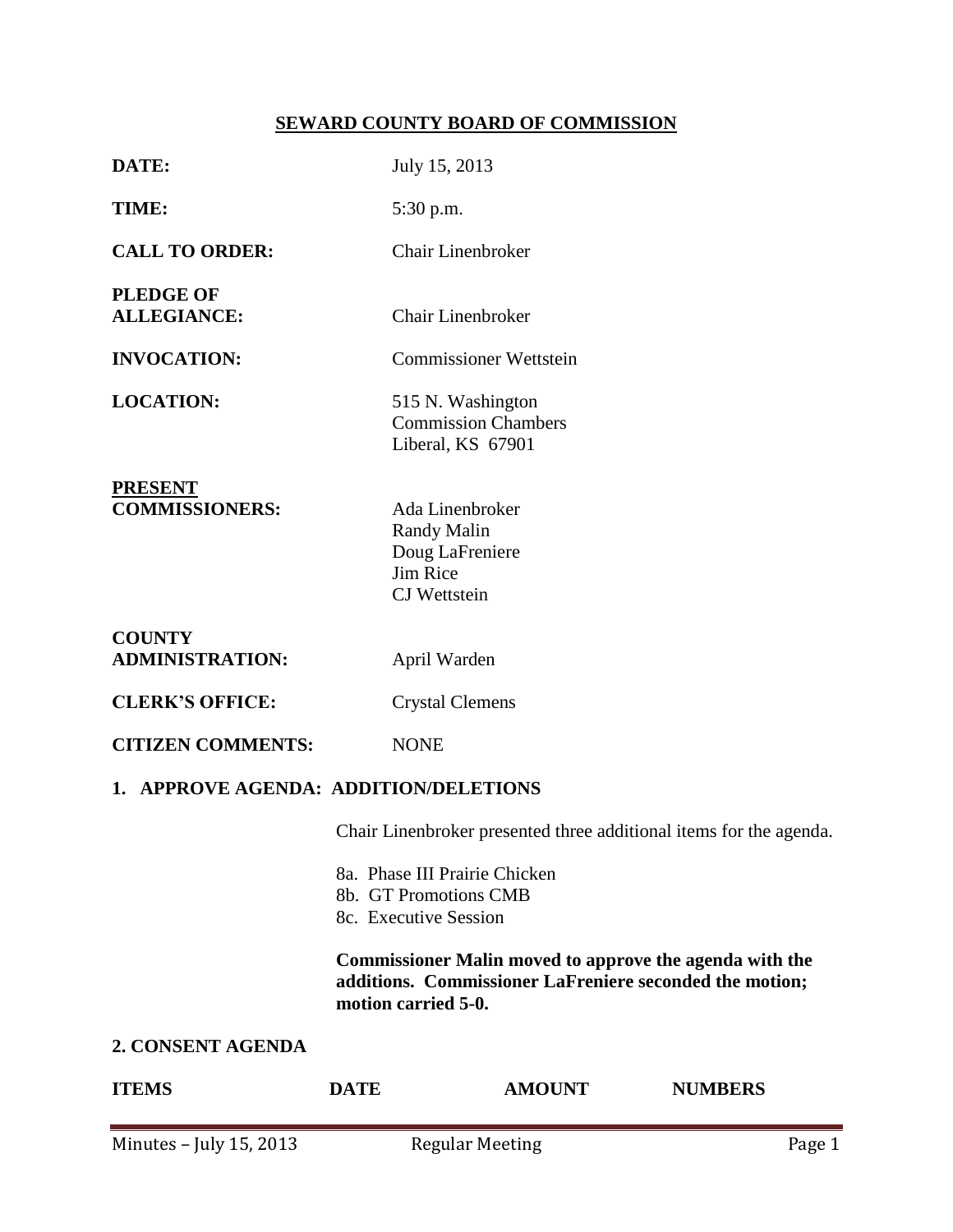| Minutes                  | July 1, 2013  | N/A          | N/A           |
|--------------------------|---------------|--------------|---------------|
| Payroll                  | July 8, 2013  | \$292,999.06 | N/A           |
| Payroll(Sage/OK)         | July 8, 2013  | \$19,492.64  | N/A           |
| Payroll(Rural Fire Vol.) | July 8, 2013  | \$11,362.00  | N/A           |
| Vouchers                 | July 15, 2013 | \$593,414.24 | 150910-151190 |
| Abates                   | July 15, 2013 | \$241,351.92 | N/A           |
| Escapes                  | July 15, 2013 | N/A          | $13-10$       |
| <b>Crossing Permits</b>  | <b>NONE</b>   |              |               |

## **REQUISITIONS**

| <b>DEPARTMENT</b> | <b>ITEM</b>           | <b>VENDOR</b>             | <b>AMOUNT</b> | <b>LINE ITEM</b> |
|-------------------|-----------------------|---------------------------|---------------|------------------|
| Co Building       | New Wiring for 4-H    | <b>Integrity Electric</b> | \$586.71      | 3-255-31160-487  |
|                   | <b>Building</b>       |                           |               |                  |
| Co Building       | Repairs to            | <b>Integrity Electric</b> | \$985.32      | 3-255-31160-487  |
|                   | Concession pedestals- |                           |               |                  |
|                   | vender area at        |                           |               |                  |
|                   | Fairgrounds           |                           |               |                  |
| Sheriff CIP       | (2) Golden Eagle      | <b>Chief Supply</b>       | \$4,470.29    | 3-330-31100-481  |
|                   | Radars                |                           |               |                  |
| County            | (2) Desktop           | Paragon                   | \$2,461.00    | 3-100-31166-250  |
| Technology        | Computers for         |                           |               |                  |
|                   | Appraisers            |                           |               |                  |
| County            | (2) Desktop           | Paragon                   | \$2,461.00    | 3-100-31166-250  |
| Technology        | Computers for         |                           |               |                  |
|                   | Attorney              |                           |               |                  |

### **Commissioner Rice moved to approve the Consent Agenda. Commissioner Malin seconded the motion; motion carried 5-0.**

## **3. NEW EMPLOYEES**

None

## **4. CIMARRON WIND PROJECT**

In a letter to the Commission Jon Handy, Manager of the Cimarron Wind Project stated Energy for Generations' Cimarron Wind Project team continues to lease ground and measure the wind resource in Seward County. Unfortunately, due to factors beyond their control, the estimated date for starting construction activities remains several years in the future.

The project is obligated to provide the County with a project development plan by July of 2013. The Energy for Generations' Cimarron Wind Project is requesting an indefinite postponement of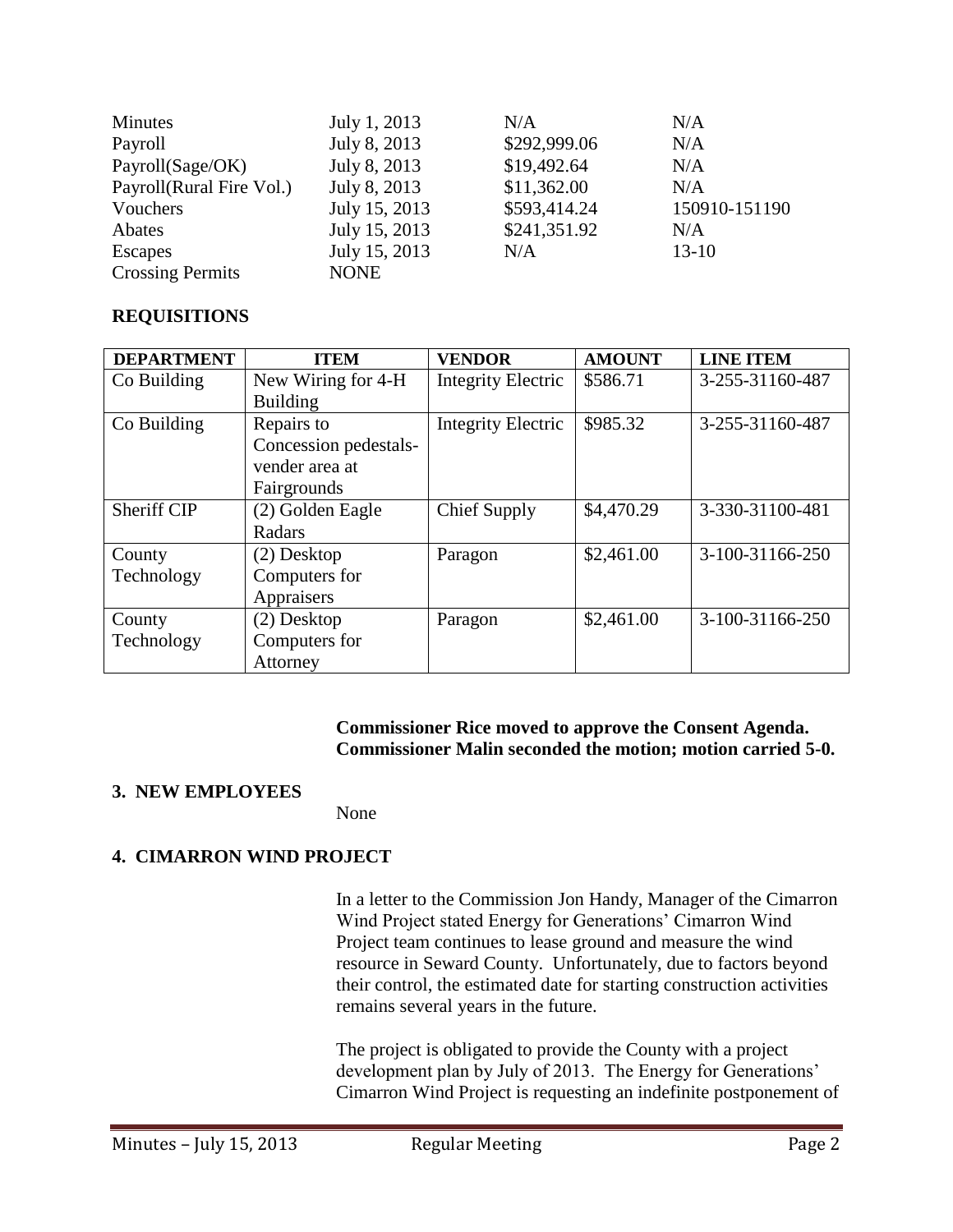the project plan requirements until such plans are definite and the actual configuration of the site and project are known.

**Vice Chair LaFreniere moved to postpone the development plan indefinitely. Commission Malin seconded the motion; motion carried 5-0.** 

## **5. CAPITAL EQUIPMENT PURCHASE**

Jon Ralston, EMS Director, presented a request to purchase (2) Stryker stair chairs in the amount of \$5,000.00. He was recently reimbursed \$5,000.00 from Chevy, which was deposited in the Capital Equipment Fund. He is requesting to purchase the chairs out of the capital improvement fund with the \$5,000.00 reimbursed by Chevy.

**Commissioner Wettstein moved to approve the purchase of (2) stair chairs from Stryker in the amount of \$5,000.00 to be taken from the Capital Equipment Fund. Commissioner Rice seconded the motion; motion carried 5-0.** 

## **6. CIP PURCHASE FOR ACTIVITY CENTER**

**Commissioner Rice moved to purchase the John Deere Gator XUV 550 from Keating Tractor and Equipment in the amount of \$9,250.00 to be taken from the capital equipment fund. Commissioner Malin seconded the motion; motion carried 5-0.** 

## **7. CBCC BOARD RESPONSIBILITIES**

The Commission discussed the roles of the board regarding purchases approved by the Cimarron Basin Community Corrections Advisory Board.

A letter from Dan Diepenbrock, Seward County Legal Counsel, advised the Commission that Seward County is the designated "host county," and therefore authorized "to administer grant funds and personnel for payroll purposes and to perform such other administrative duties as will facilitate the efficient operation of the Community Corrections Program…"

**Commissioner Malin moved to resend the motion from the June 17, 2013 meeting for the purchase of two Dodge Avenger Program Vehicles from Chrysler Corner for the in the amount of \$30,800.00 out of the CBCC Program Fees**. **Commissioner**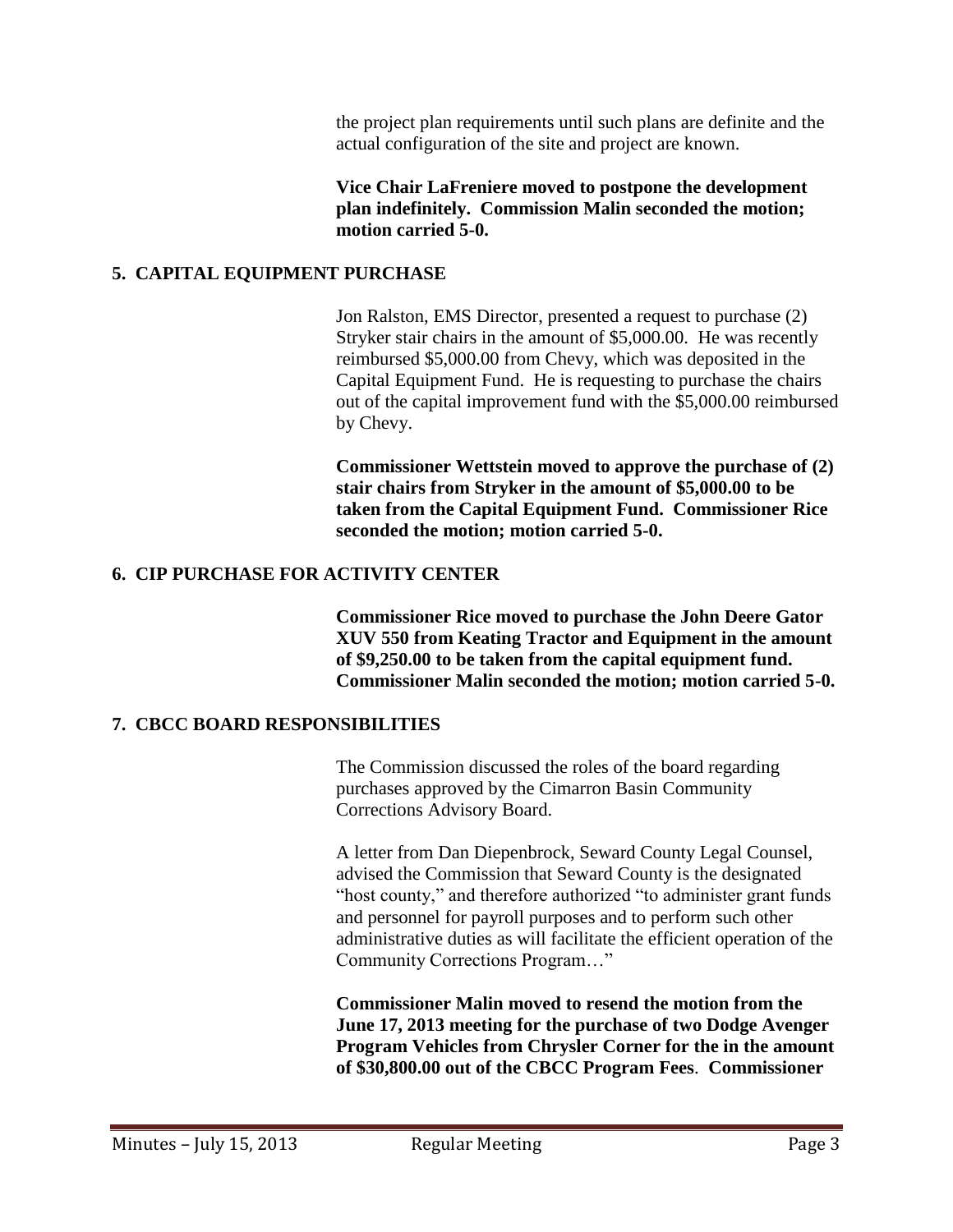**Wettstein seconded the motion; motion carried 3-2 with Vice Chair LaFreniere and Commissioner Rice opposed.** 

**Commissioner Malin moved to purchase two 2014 Chevy Impalas' from GSA Auto in the amount of \$35,653 out of the CBCC Program Fees. Commissioner Wettstein seconded the motion; motion carried 3-2 with Vice Chair LaFreniere and Commissioner Rice opposed.**

The Commission continued the discussion regarding the purchasing procedures to be followed by Cimarron Basin Community Corrections.

**Commissioner Wettstein moved to direct Cimarron Basin Community Corrections to follow the Seward County purchasing policy. Commissioner Malin seconded the motion; motion was resended by Commissioner Wettstein and Commissioner Malin.** 

No further action was taken on this item.

### **8. HISTORICAL MUSEUM MAINTENANCE**

The Commission discussed during the budget workshops to give the Historical Museum \$10,000.00 from the 2013 budget for building repairs at the historical museum and Dorothy's House.

**Commissioner Wettstein moved to give \$10,000.00 to the Historical Society for outside repairs to buildings. The Historical Society is to present a plan and bring all invoices to the County Clerk for payment to be taken from the Reserve for Claims Fund. Commissioner Rice seconded the motion; motion carried 5-0.** 

#### **8a. PHASE III PRAIRE CHICKEN**

James Carlson, Stillwater Technical Solutions requested and additional \$500.00.

**Commissioner Rice moved to table any action for ten years. Motion died for lack of a second.** 

**Commissioner Rice moved to table indefinitely until more pertinent information is available. Commissioner Malin seconded the motion; motion carried 5-0.**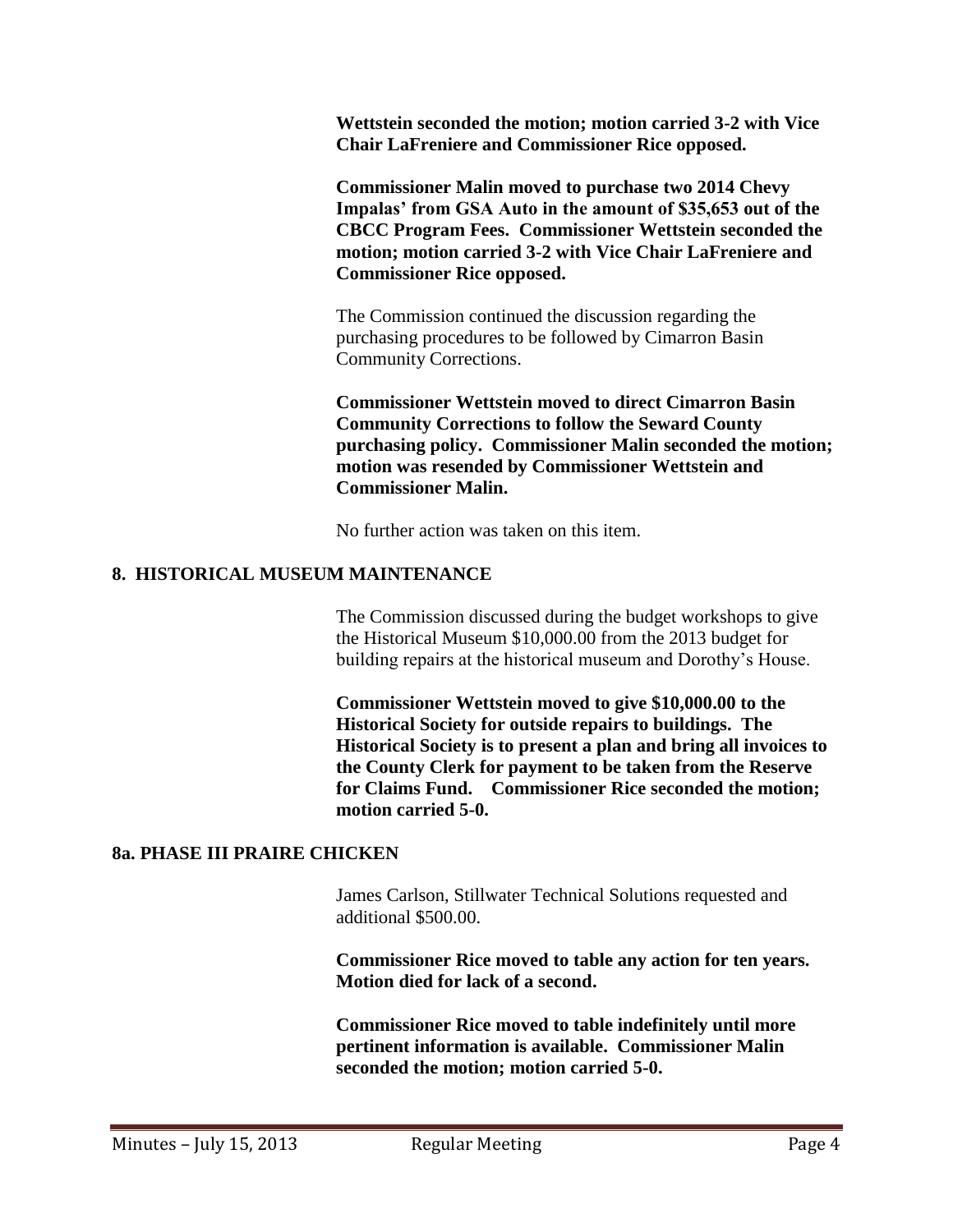#### **8b. GT PROMOTIONS**

Glen Thompson of GT Promotions requested a temporary CMB license for the dates of July 26, 27, 28, 29, 30 and August 3, 2013.

Crystal Clemens, Deputy County Clerk, informed the Commission that the County has the authority to issue temporary CMB licenses. To date the County has not established guidelines or fees for issuing temporary CMB licenses. Clemens recommended the Commission established fees and guidelines at a future meeting.

**Commissioner LaFreniere moved to approve the Temporary CMB license to GT Promotions on the dates of July 26, 27, 28, 29, 30, and August 3, 2013 at a cost of \$25.00 per day. Commissioner Rice seconded the motion; motion carried 4-1 with Commissioner Malin abstaining.** 

### **8c. EXECUTIVE SESSION**

**PERSONNEL: Commissioner Malin moved to recess into Executive Session for discussion of personnel matters of non-elected personnel under K.S.A. 75-4319(b)(1) for 10 minutes, to include April Warden, County Administrator, to reconvene in the Commission Chambers at 7:27 p.m. Vice Chair LaFreniere seconded the motion; motion carried 5-0.**

The meeting recessed into Executive Session at 7:17 p.m.

The meeting resumed at 7:27 p.m.

No action was taken as a result of the Executive Session

#### **9. ADMINISTRATION COMMENTS**

April Warden provided the Commissioners with an update of activities for the past two weeks.

#### **10. COMMISSION COMMENTS**

Each of the commissioners had an opportunity to report on liaison meetings they had attended during the last two weeks.

#### **11. SUGGESTION CARDS**

Minutes – July 15, 2013 Regular Meeting Page 5